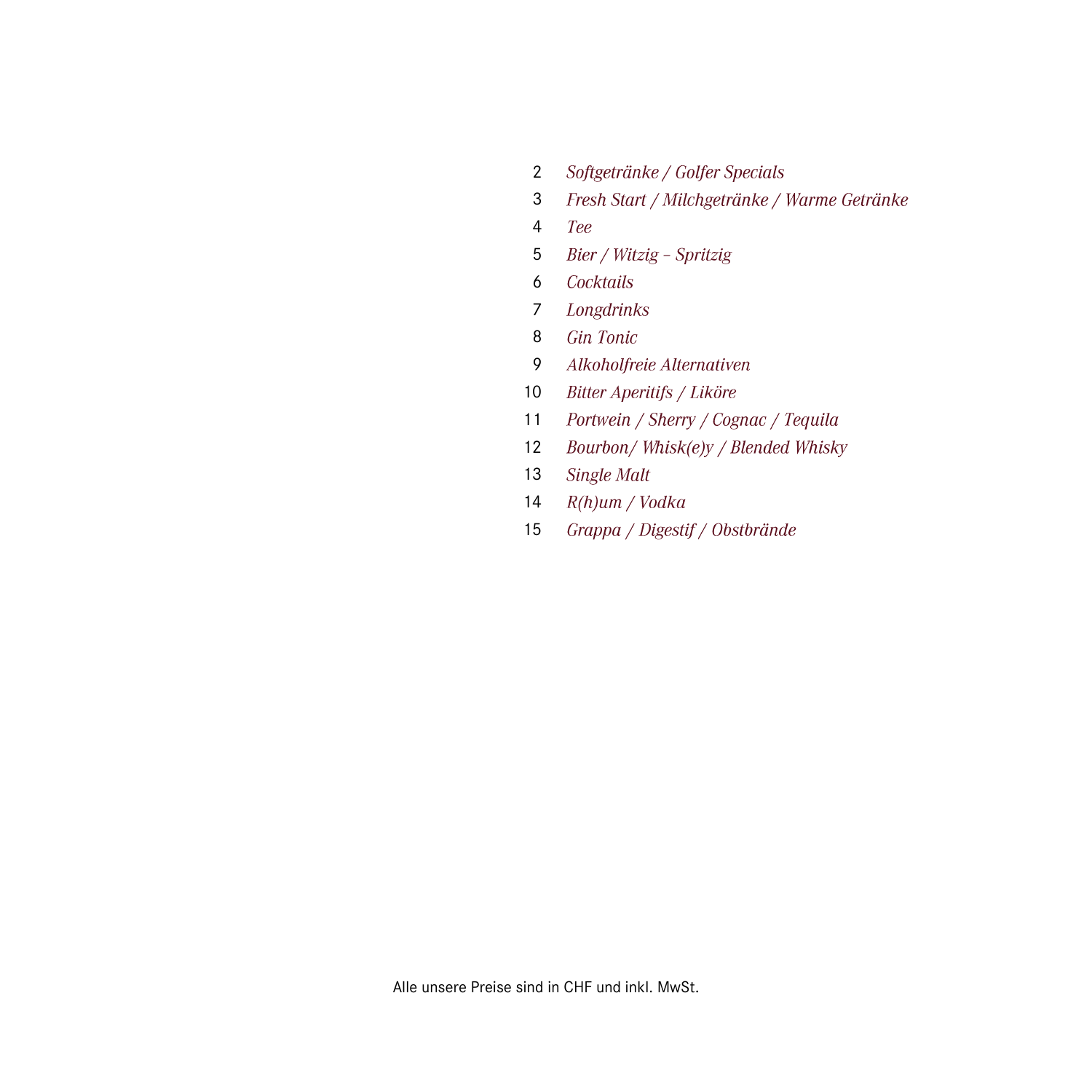| PASSUGGER mit Kohlensäure<br>ALLEGRA ohne Kohlensäure               | 0.50<br>0.50<br>0.30<br>0.20 | 6.00<br>6.00<br>4.50<br>3.00 |
|---------------------------------------------------------------------|------------------------------|------------------------------|
|                                                                     |                              |                              |
|                                                                     |                              |                              |
| PASSUGGER offen                                                     |                              |                              |
| COCA COLA/COCA COLA ZERO                                            | 0.33                         | 4.90                         |
| <b>SINALCO ORANGE</b>                                               | 0.33                         | 4.90                         |
| RHÄZUNSER - CITRO offen                                             | 0.30                         | 4.50                         |
| RIVELLA rot, blau                                                   | 0.33                         | 4.90                         |
| <b>NESTEA LEMON offen</b>                                           | 0.30                         | 4.50                         |
| <b>MÖHL SHORLEY</b>                                                 | 0.33                         | 4.90                         |
| MÖHL SAFT VOM FASS TRÜB alkoholfrei                                 | 0.50                         | 7.00                         |
| FEVER TREE TONIC Indian Tonic, Mediterranean Tonic, Raspberry Tonic | 0.20                         | 6.00                         |
| <b>FEVER TREE GINGER ALE</b>                                        | 0.20                         | 6.00                         |
| <b>SCHWEPPES TONIC</b>                                              | 0.20                         | 4.90                         |
| <b>SCHWEPPES BITTER LEMON</b>                                       | 0.20                         | 4.90                         |
| <b>RED BULL original</b>                                            | 0.25                         | 6.00                         |
| SANBITTER (mit Soda + 0.60CHF)                                      | 0.20                         | 4.90                         |
| <b>SANBITTER ORANGE</b>                                             | 0.40                         | 6.50                         |
| <b>SANBITTER TONIC</b>                                              | 0.40                         | 6.00                         |

| <i>Golfer Specials</i>                                   | Liter | CHF  |
|----------------------------------------------------------|-------|------|
| <b>GOLFER WASSER</b>                                     | 0.30  | 4.50 |
| Mineralwasser, Himbeersirup & Zitronensaft               | 0.50  | 7.00 |
| <b>CHOSE</b>                                             | 0.30  | 5.00 |
| Grapefruitsaft & Schweppes Tonic Water                   | 0.50  | 8.00 |
| <b>SANDY</b><br>Sanbitter, Maracuja Saft & Mineralwasser | 0.35  | 8.00 |
| MEZZO MIX                                                | 0.30  | 4.90 |
| Rhäzünser - Citro & Mineralwasser                        | 0.50  | 6.00 |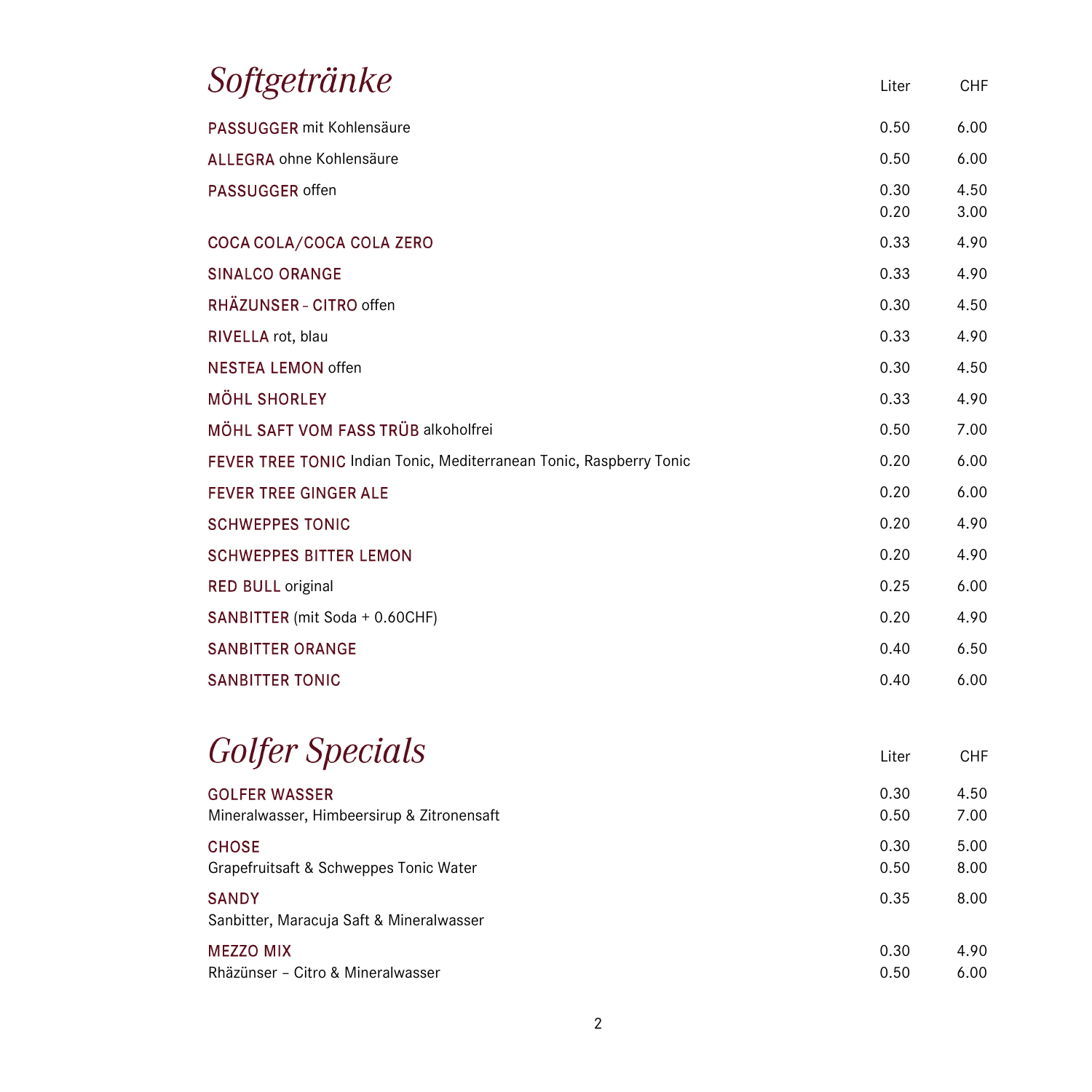| Fresh Start                 | Liter | CHF. |
|-----------------------------|-------|------|
| <b>GRAPEFRUITSAFT offen</b> | 0.30  | 4.90 |
| MARACUJASAFTSAFT offen      | 0.30  | 4.90 |
| <b>MICHEL TOMATENSAFT</b>   | 0.20  | 4.90 |

## Milchgetränke

| <b>VOLLMILCH</b> warm oder kalt        | 4.00 |
|----------------------------------------|------|
| CAOTINA warm oder kalt                 | 5.20 |
| OVOMALTINE warm oder kalt              | 5.20 |
| <b>FRAPPÉS</b>                         | 7.50 |
| Schokolade, Banane, Beere oder Vanille |      |

| <i>Warme Getränke</i>                                              |     | <b>CHF</b> |
|--------------------------------------------------------------------|-----|------------|
| KAFFEE CRÈME                                                       |     | 4.60       |
| <b>ESPRESSO</b>                                                    |     | 4.50       |
| <b>DOPPELTER ESPRESSO</b>                                          |     | 6.00       |
| <b>KAFFEE AMERICANO</b>                                            |     | 4.60       |
| <b>CAPPUCCINO ODER SCHALE</b>                                      |     | 5.20       |
| <b>LATTE MACCHIATO</b>                                             |     | 6.00       |
| IRISH COFFEE (Kaffee, brauner Zucker, irischer Whiskey, Rahm)      | 40% | 12.00      |
| KAFFEE LUTZ (dünner Kaffee, Zucker, Zwetschge / Williams / Kirsch) | 40% | 7.50       |
| CORETTO GRAPPA                                                     | 40% | 7.50       |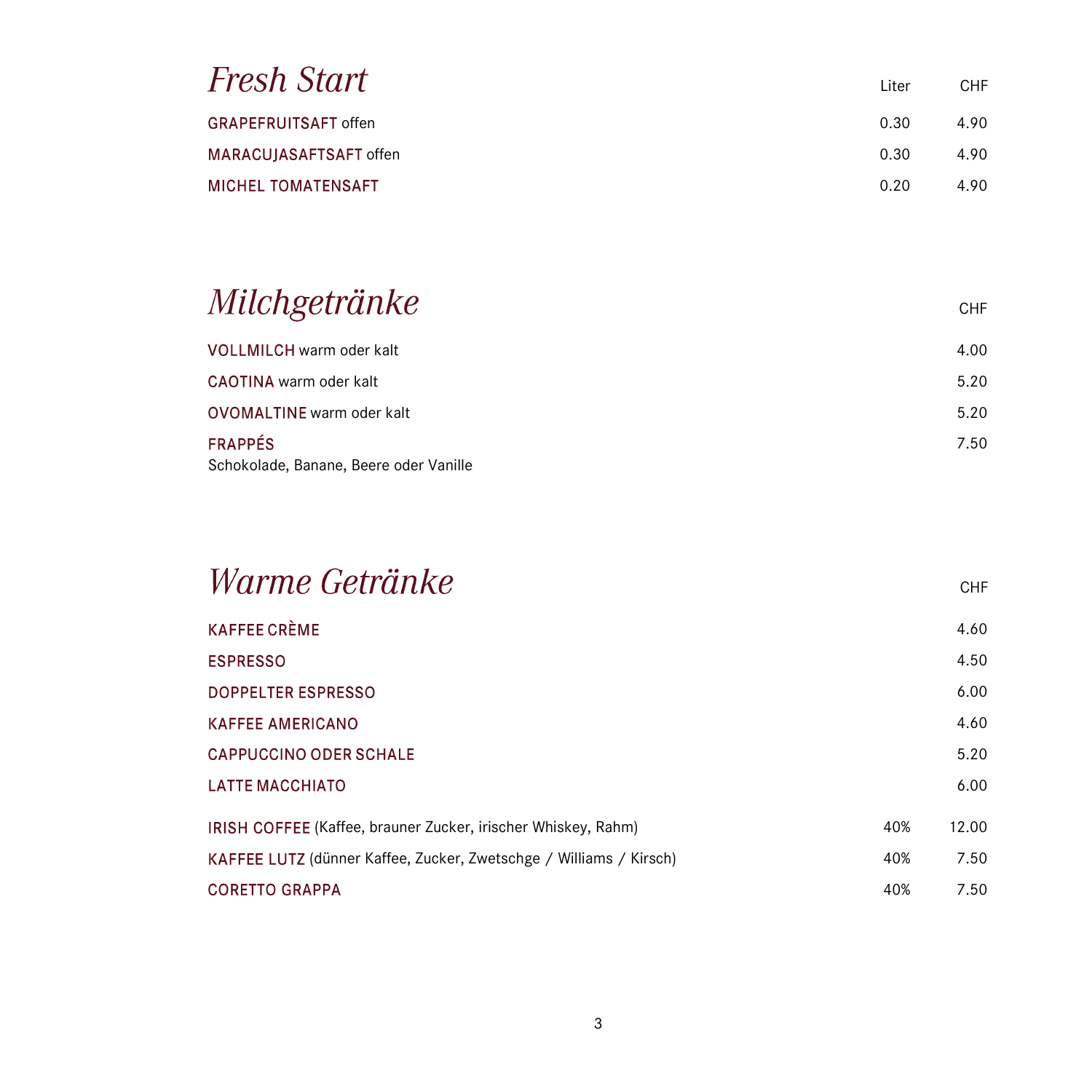### **Bio Tee von Sirocco**

| <b>TEE TASSE</b>                         | 5.00 |
|------------------------------------------|------|
| Maroccan Mint - Pfefferminztee           |      |
| Red Kiss - Früchtetee                    |      |
| Ginger Lemon Dream - Zitronen Ingwer Tee |      |
| Piz Palü - Kräutertee                    |      |
|                                          |      |
| Verbena - Eisenkrauttee                  |      |
| Camomile Orange Blossom - Kamillentee    |      |
| Gentle Blue - Earl Grey - Schwarztee     |      |
| English Breakfast - Schwarztee           |      |
| Japanese Sencha - Grüntee                |      |
|                                          |      |
|                                          |      |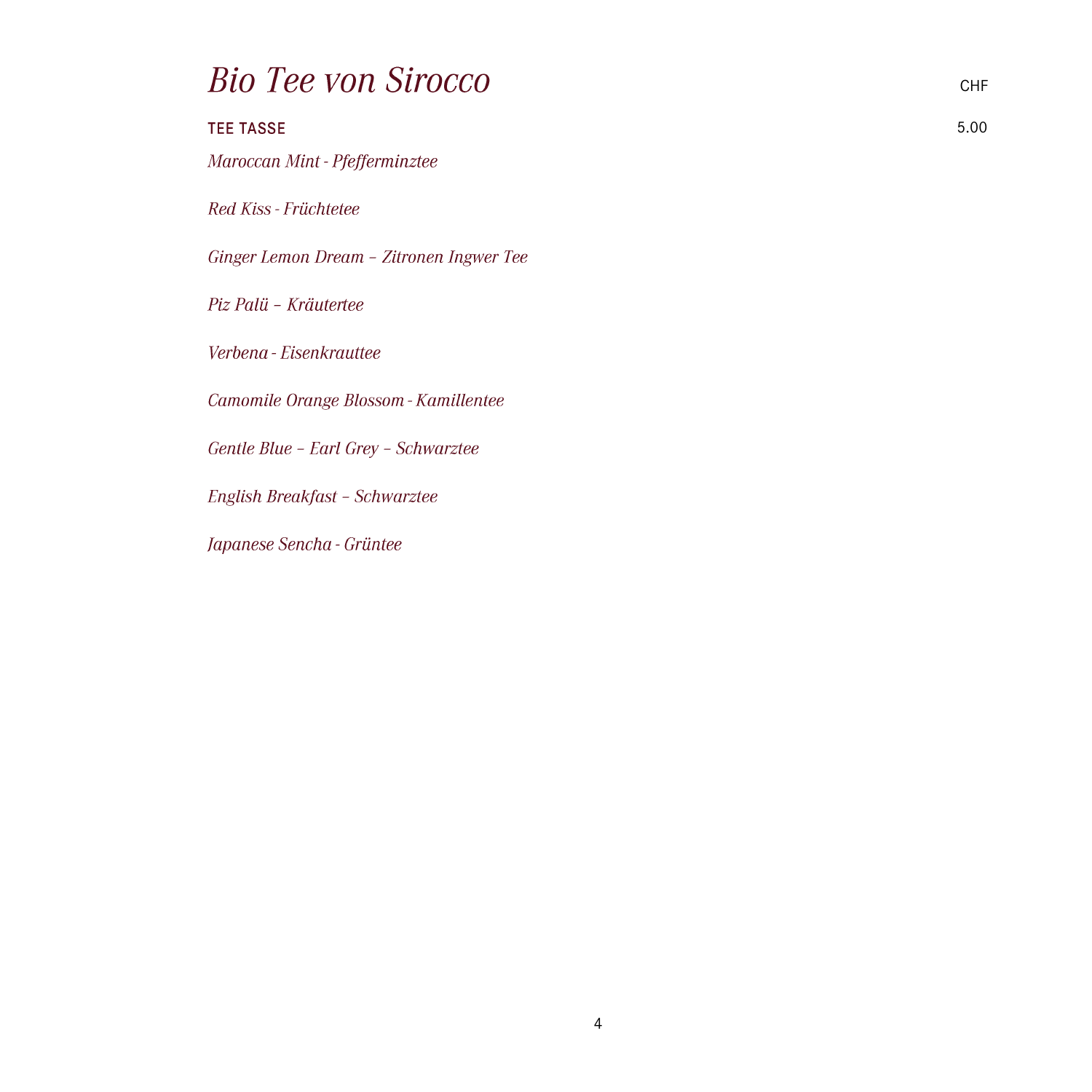#### Bier

| SCHÜTZENGARTEN EDELSPEZ OFFEN       |        |      |
|-------------------------------------|--------|------|
| Tussi                               | 0.10 L | 3.00 |
| Lady / Herrgöttchen                 | 0.20L  | 4.00 |
| Stange / Tulpe                      | 0.30L  | 4.80 |
| Humpen / Kübel                      | 0.50L  | 7.00 |
| MECKATZER HEFEWEIZEN / URWEIZEN     | 0.50L  | 8.00 |
| <b>MECKATZER WEISSGOLD</b>          | 0.33L  | 6.50 |
| <b>MECKATZER WEIZEN ALKOHOLFREI</b> | 0.50L  | 8.00 |
| SCHÜTZENGOLD ALKOHOLFREI            | 0.33L  | 6.00 |
| ERDINGER WEISSBIER ALKOHOLFREI      | 0.33L  | 6.00 |

CHF

CHF

# Witzig - Spritzig

| WEISSWEIN - SPRITZ sauer<br>Weisswein, Mineralwasser & Zitronenschnitz                                                | 9.00  |
|-----------------------------------------------------------------------------------------------------------------------|-------|
| WEISSWEIN - SPRITZ süss<br>Weisswein, Rhäzunser - Citro & Orangenschnitz                                              | 9.00  |
| <b>KAISERSPRITZER</b><br>Weisswein, Mineralwasser + Sirup nach Wahl<br>Holunder, Veilchen, Grüner Apfel oder Erdbeere | 10.00 |
| <b>HUGO CLASSIC</b><br>Prosecco, Holunderblütensirup, Mineralwasser, Limette, Pfefferminz                             | 14.00 |
| <b>APEROL - SPRITZ</b><br>Aperol, Prosecco, Mineralwasser, Orange                                                     | 14.00 |
| <b>CAMPARI - SPRITZ</b><br>Campari, Prosecco, Mineralwasser, Orange                                                   | 14.00 |
| <b>KIR ROYAL</b><br>Champagner & Crème de Cassis                                                                      | 20.00 |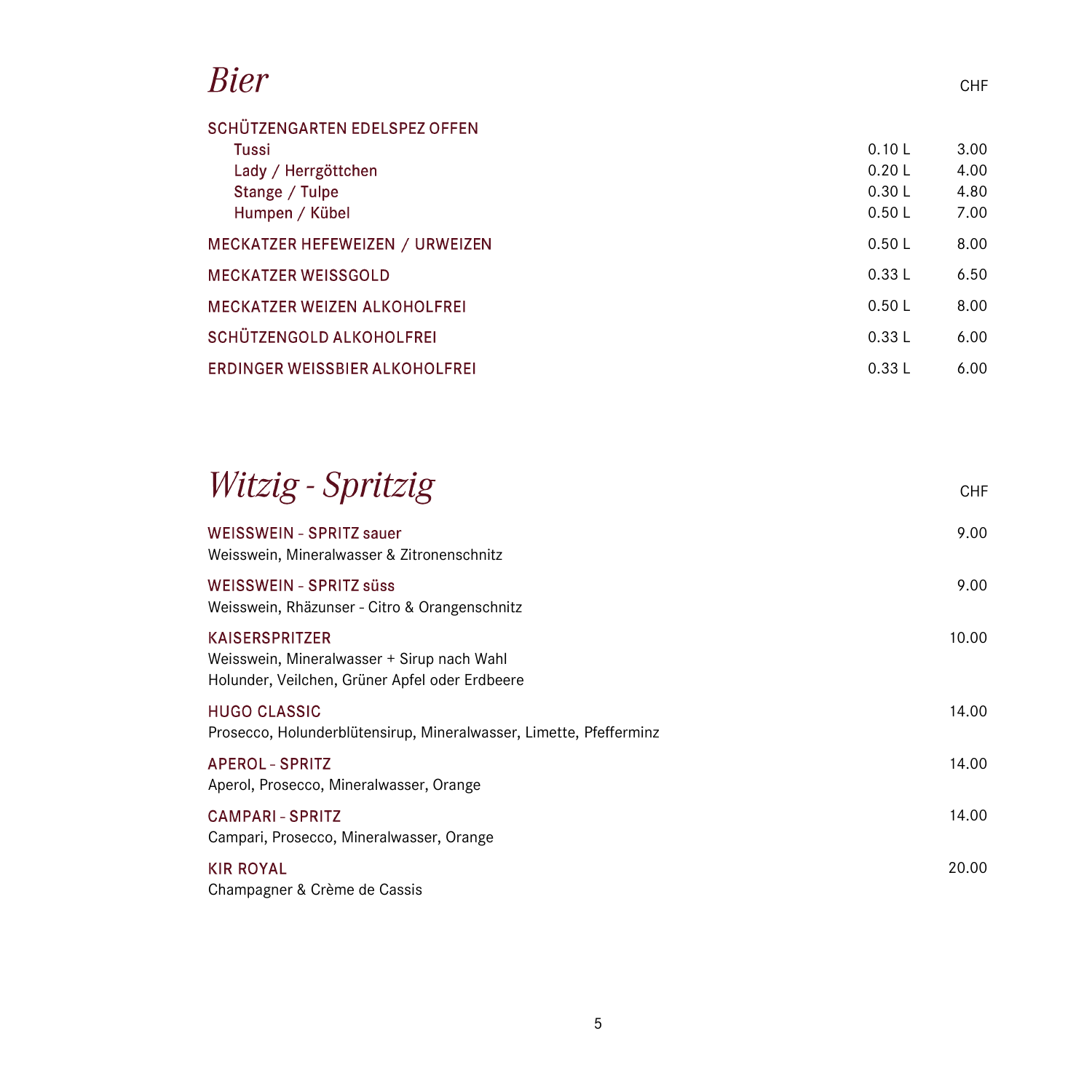### Cocktails

| <b>MOJITO</b><br>Weisser Rum, Limetten, Minze, Rohrzucker, Mineralwasser                      | 15.00 |
|-----------------------------------------------------------------------------------------------|-------|
| <b>CAIPIRINHA</b><br>Cachaça, Rohrzucker, Limetten, Mineralwasser                             | 15.00 |
| <b>WHISKEY SOUR</b><br>Bourbon Whiskey, Zitronensaft, Läuterzucker, Zitronenzeste             | 15.00 |
| <b>NEGRONI</b><br>Gin, Campari, Martini rosso                                                 | 16.00 |
| AMERICANO<br>Campari, Martini rosso, spritzer Mineral                                         | 15.00 |
| <b>AMARETTO SOUR</b><br>Amaretto, Limettensaft, Orangensaft, Läuterzucker                     | 15.00 |
| <b>MOSCOW MULE</b><br>Vodka, Ginger Beer, Limettensaft, Minze                                 | 15.00 |
| <b>BLOODY MARY</b><br>Vodka, Tomatensaft, Worcestershiresauce, Zitronensaft, Tabasco, Pfeffer | 15.00 |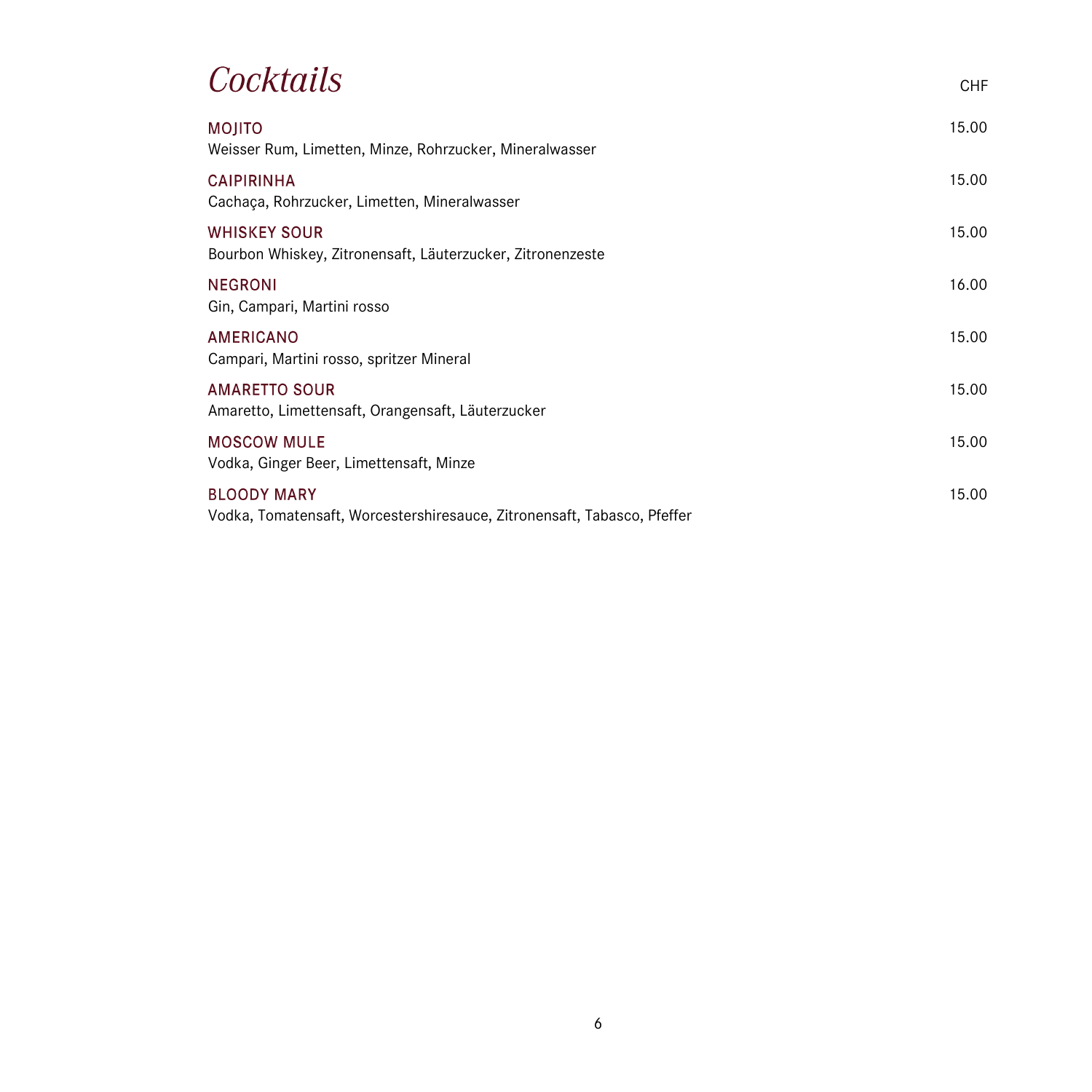#### Longdrinks

| <b>WHISKEY COLA</b><br>4cl Whiskey & 33cl Coca Cola                             | 14.00 |
|---------------------------------------------------------------------------------|-------|
| VODKA ORANGE/ VODKA RED BULL<br>4cl Vodka & 20cl Orangensaft oder 25cl Red Bull | 15.00 |
| <b>CAMPARI SODA</b><br>4cl Campari & 20cl Mineralwasser                         | 8.50  |
| <b>CAMPARI ORANGE</b><br>4cl Campari & 20cl Orangensaft                         | 15.00 |
| <b>APEROL TONIC</b><br>6cl Aperol & 20cl Schweppes Tonic Water                  | 10.00 |
| <b>APEROL SODA</b><br>6cl Aperol & 20cl Mineralwasser                           | 8.50  |
| <b>RUM COLA</b><br>4cl Rum & 33cl Coca Cola                                     | 14.00 |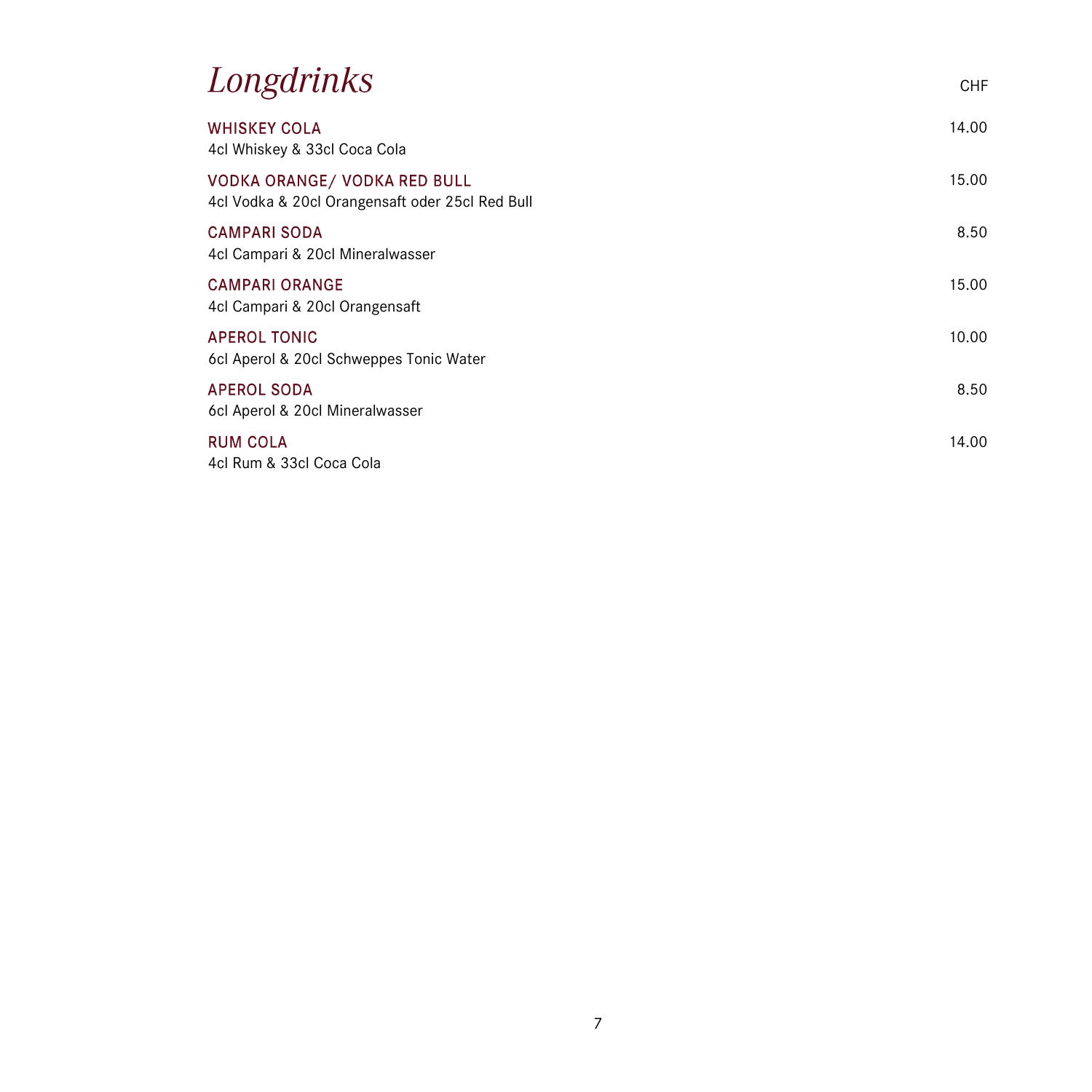#### **Gin Tonic**

| Der Erholsame<br><b>GIN MARE - FEVER TREE MEDITERRANEAN TONIC - ROSMARIN</b> | 41.3% | 16.00 |
|------------------------------------------------------------------------------|-------|-------|
| Der Moderne<br>HENDRICKS - FEVER TREE INDIAN TONIC - GURKE & PFEFFERKÖRNER   | 41.4% | 15.00 |
| Der Klassische                                                               |       |       |
| <b>BOMBAY SAPPHIRE - SCHWEPPES TONIC - ZITRONE</b>                           | 40%   | 14.00 |
| Der Grüne                                                                    |       |       |
| TANQUERAY RANGPUR - SCHWEPPES TONIC - LIMETTE                                | 43.1% | 15.00 |
| Der Monkey mal anders                                                        |       |       |
| <b>MONKEY 47 - PINK PEPPER TONIC - PFEFFERMINZE &amp; WACHOLDER</b>          | 47%   | 19.00 |
| Der Lokale                                                                   |       |       |
| RHEINBRAND DRY - MEDITERRANEAN TONIC - ZITRONENGRAS & WACHOLDER              | 40%   | 18.00 |
| Der Überraschende                                                            |       |       |
| <b>GIN DER WOCHE - FEVER TREE RASPBERRY TONIC - BEERE &amp; WACHOLDER</b>    |       | 18.00 |

**Falsche Kombination?** 

GERNE KÖNNEN SIE AUCH IHREN GIN & TONIC AUF EIGENEN WUNSCH KREIEREN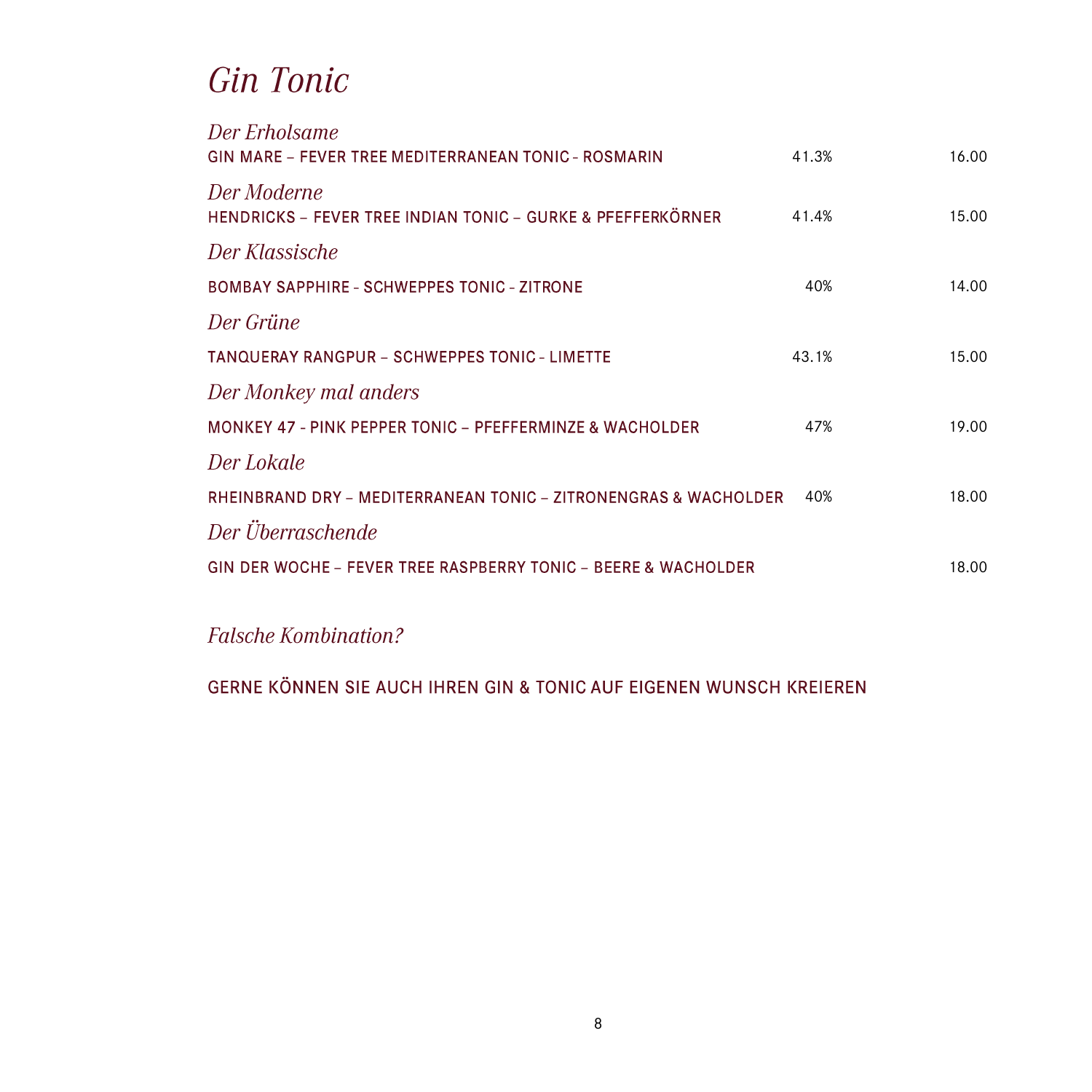| <i><b>Alkoholfreie Alternativen</b></i>                                              |              | <b>CHF</b>    |
|--------------------------------------------------------------------------------------|--------------|---------------|
| <b>VIRGIN MOJITO</b><br>Rumsirup, Limetten, Minze, Rohrzucker, Mineralwasser         |              | 12.00         |
| <b>DER VIRGIN GIN</b><br>Siegfried Wonderleaf Alkoholfrei, Pink Pepper Tonic, Nelken |              | 15.00         |
| <b>SANDY</b><br>Sanbitter, Maracuja Saft & Mineralwasser                             |              | 8.00          |
| APEROL - SPRITZ ALKOHOLFREI<br>Bitter Likör Sirup, Mineralwasser, Orange             |              | 8.00          |
| <b>FLEIN FRIZZANTE</b>                                                               |              |               |
| Sauvignon Blanc, Gelber Muskateller                                                  | 10CL<br>75CL | 5.00<br>35.00 |
| <b>FLEIN SAUVIGNON BLANC</b>                                                         |              |               |
| Alkoholfrei Weiss                                                                    | 10CL         | 5.00          |
|                                                                                      | 75CL         | 35.00         |
| <b>FLEIN SCHILCHER</b>                                                               |              |               |
| Alkoholfrei Rosè                                                                     | 10CL         | 5.00          |
|                                                                                      | 75CL         | 35.00         |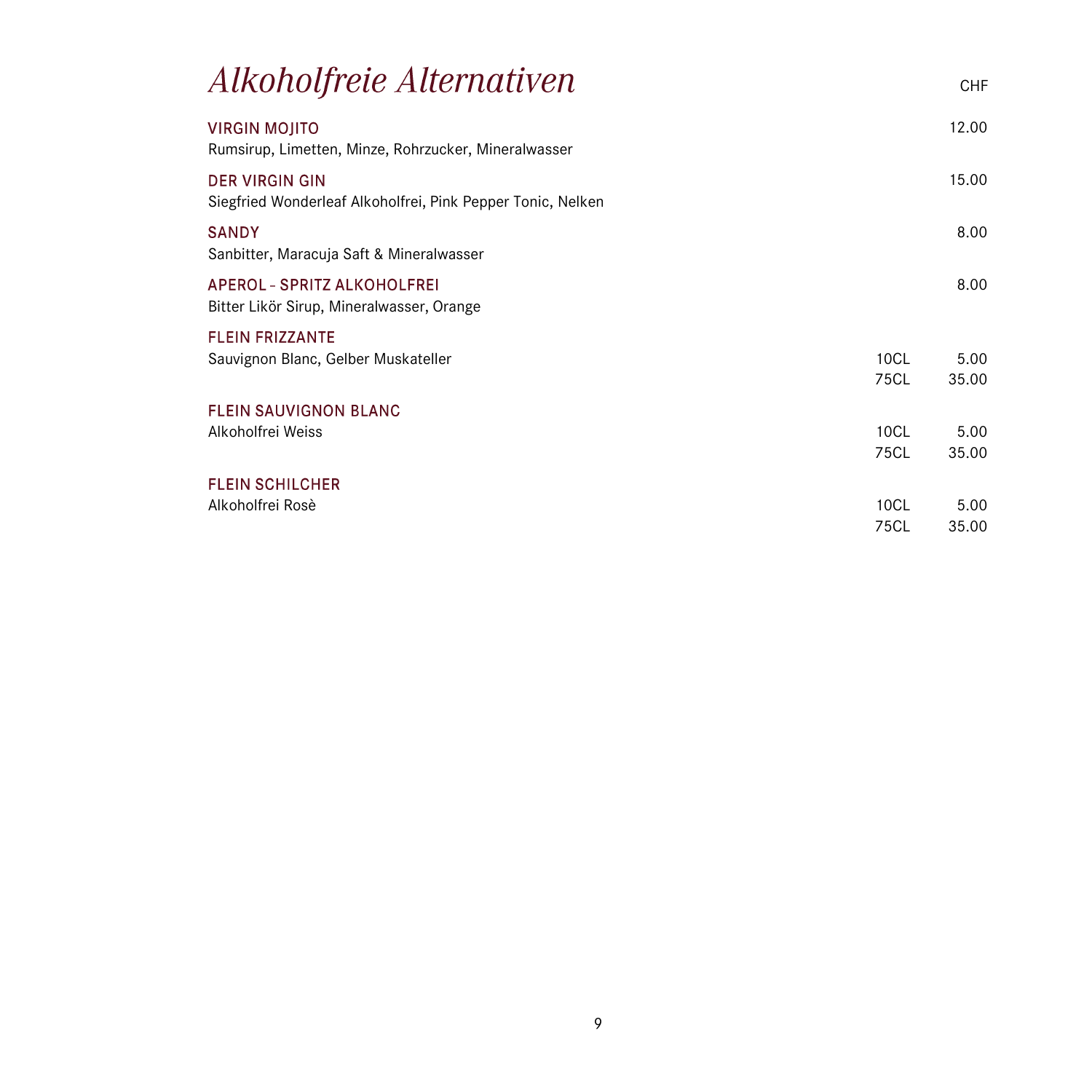|            |                        | <b>CHF</b>   |
|------------|------------------------|--------------|
| 16%        | 4 cl                   | 8.00         |
| 23%        | 4 cl                   | 8.00         |
| 29%<br>29% | $2 \text{ cl}$<br>4 cl | 5.00<br>8.00 |
| 35%<br>35% | 2 cl<br>4 cl           | 5.00<br>8.00 |
| 16%        | 4 cl                   | 8.00         |
| 30%        | 4 cl                   | 8.00         |
| 40%        | 4 cl                   | 8.00         |
| 29%        | 4 cl                   | 8.00         |
| 21%        | 4 cl                   | 8.00         |
| 32%        | 4 cl                   | 8.00         |
| 44%        | 4 cl                   | 8.00         |
| 48%        | 4 cl                   | 19.00        |
| 40%        | 2 cl                   | 6.00         |
|            |                        |              |

| Liköre                     |     |      | <b>CHF</b> |
|----------------------------|-----|------|------------|
| AMARETTO DI SARONNO        | 28% | 4 cl | 8.00       |
| <b>BAILEYS IRISH CREAM</b> | 17% | 4 cl | 8.00       |
| <b>LIMONCELLO</b>          | 30% | 4 cl | 8.00       |
| ALPEN CHRÜTER LIKÖR        | 25% | 4 cl | 8.00       |
| <b>SAURER APFEL</b>        | 16% | 4 cl | 8.00       |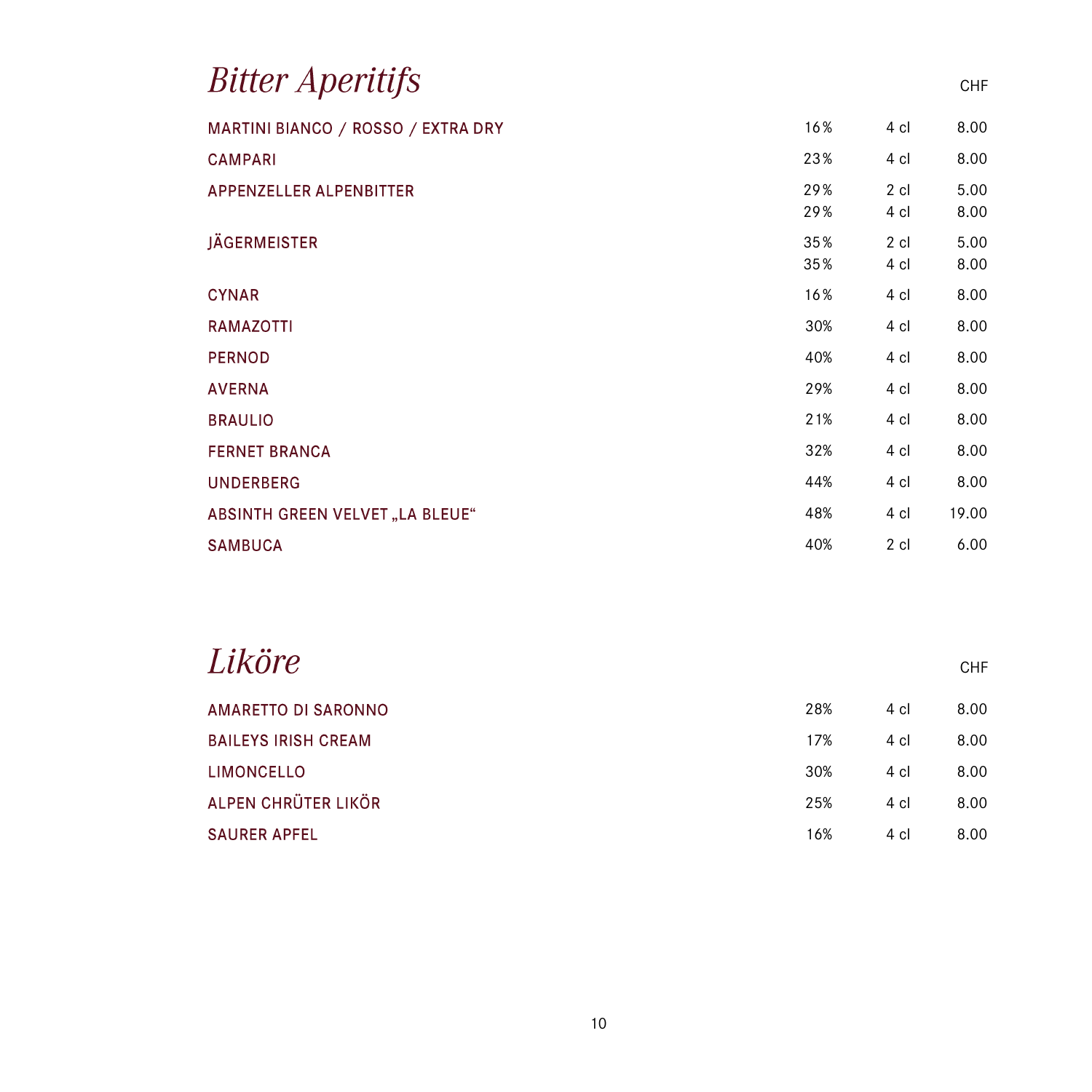| Calvados                          |       |      | CHF   |
|-----------------------------------|-------|------|-------|
| <b>CALVADOS MORIN</b>             | 40%   | 4 cl | 7.00  |
|                                   |       |      |       |
| Portwein                          |       |      | CHF   |
| <b>GRAHAM'S PORT 10Y TAWNY</b>    | 20%   | 4 cl | 13.00 |
| <b>GRAHAM'S PORT 20Y TAWNY</b>    | 20%   | 4 cl | 16.00 |
|                                   |       |      |       |
|                                   |       |      |       |
| <b>Sherry</b>                     |       |      | CHF   |
| SHERRY LUSTAU MOSCATEL SUPERIOR   | 17%   | 4 cl | 13.00 |
| <b>SHERRY LUSTAU ESCUADRILLA</b>  | 18.5% | 4 cl | 12.00 |
| <b>SHERRY FINO TIO PEPE</b>       | 17%   | 4 cl | 13.00 |
|                                   |       |      |       |
|                                   |       |      |       |
| Cognac                            |       |      | CHF   |
| <b>REMY MARTIN VSOP</b>           | 40%   | 4 cl | 21.00 |
| REMY MARTIN 1738 ACCORD ROYAL     | 40%   | 4 cl | 20.00 |
|                                   |       |      |       |
|                                   |       |      |       |
| <i>Tequila</i>                    |       |      | CHF   |
| <b>TEQUILA CAZADORES REPOSADO</b> | 40%   | 2 cl | 6.00  |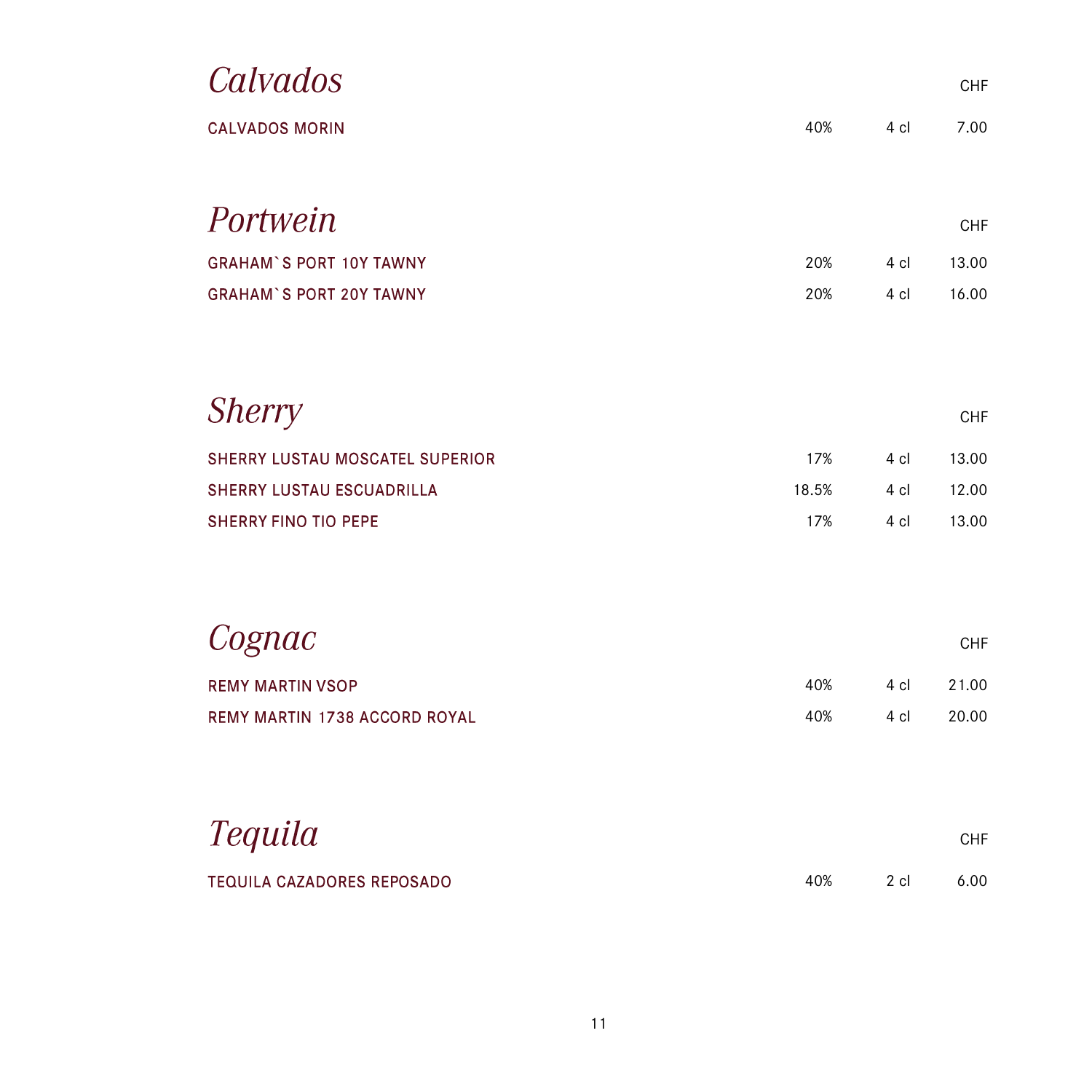| <b>Bourbon</b>           |                  |     |      | CHF   |
|--------------------------|------------------|-----|------|-------|
| <b>MAKERS MARK</b>       | <b>KENTUCKY</b>  | 45% | 4 cl | 14.00 |
| <b>FOUR ROSES</b>        | <b>KENTUCKY</b>  | 40% | 4cl  | 13.00 |
| <b>KNOP CREEK</b>        | <b>KENTUCKY</b>  | 50% | 4cl  | 17.00 |
| Whisk(e)y                |                  |     |      | CHF   |
| <b>JACK DANIELS NO 7</b> | <b>TENNESSEE</b> | 40% | 4 cl | 14.00 |
| <b>CANADIAN CLUB</b>     | <b>CANADIAN</b>  | 40% | 4 cl | 14.00 |
| <b>TULLAMORE DEW</b>     | <b>IRELAND</b>   | 40% | 4 cl | 12.00 |
|                          |                  |     |      |       |

| Blended Whisk(e)y          |                 |                 |     |      | <b>CHF</b> |
|----------------------------|-----------------|-----------------|-----|------|------------|
| <b>CHIVAS REGAL</b>        | <b>12 YEARS</b> | SCOTLAND        | 40% | 4 cl | 14.00      |
| <b>BALLANTINE'S FINEST</b> |                 | <b>SCOTLAND</b> | 40% | 4 cl | 12.00.     |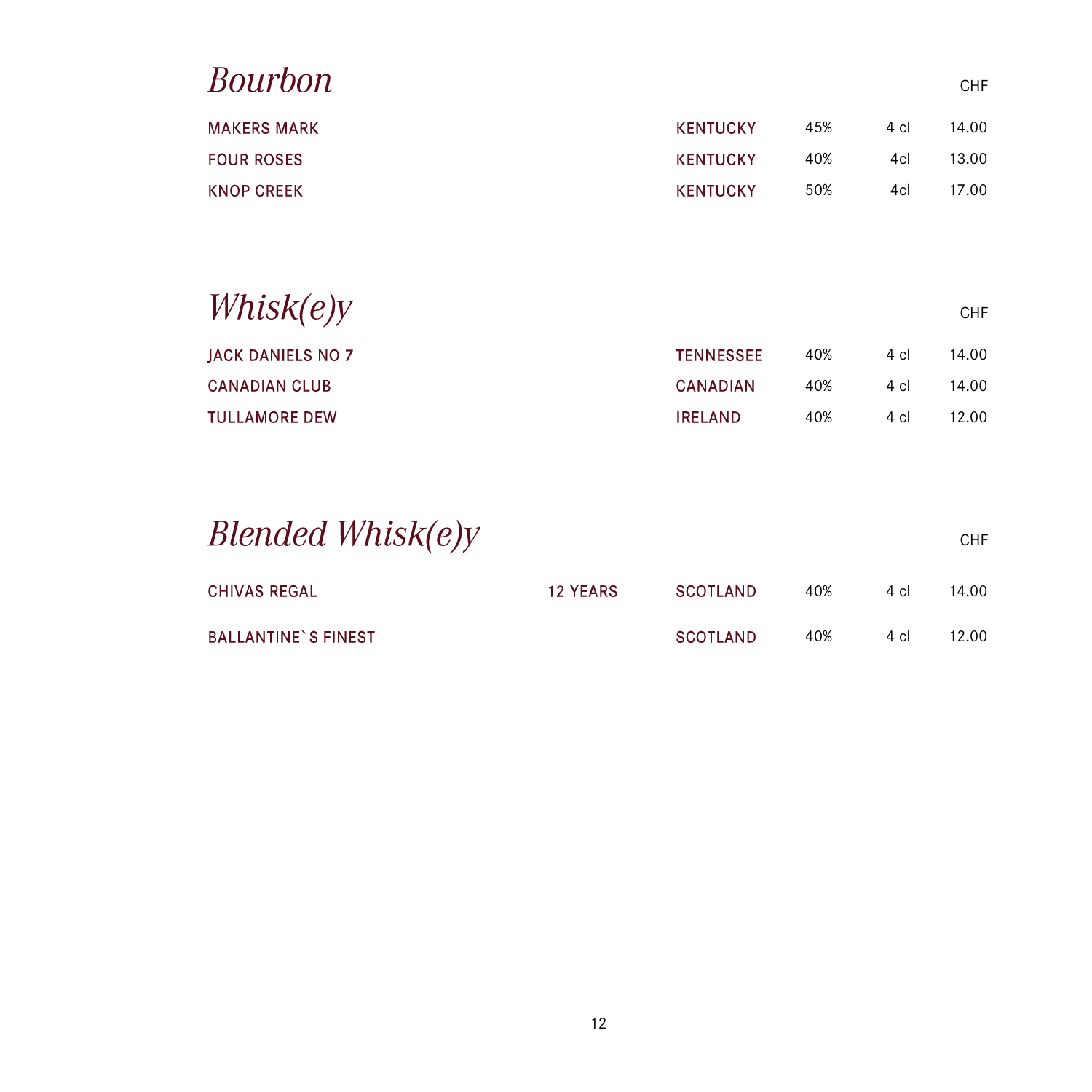| <i>Single Malt</i>   |                 |                 |       |      | <b>CHF</b> |
|----------------------|-----------------|-----------------|-------|------|------------|
| <b>ARDBEG</b>        | <b>10 YEARS</b> | <b>SCOTLAND</b> | 46%   | 4 cl | 17.00      |
| <b>GLENFIDDICH</b>   | <b>12 YEARS</b> | <b>SCOTLAND</b> | 40%   | 4 cl | 12.00      |
| <b>GLENFIDDICH</b>   | <b>15 YEARS</b> | <b>SCOTLAND</b> | 40%   | 4 cl | 17.00      |
| <b>TALISKER</b>      | <b>10 YEARS</b> | <b>SCOTLAND</b> | 45.8% | 4 cl | 12.00      |
| <b>GLENMORANGIE</b>  | <b>10 YEARS</b> | <b>SCOTLAND</b> | 40%   | 4 cl | 14.00      |
| CRAGGANMORE          | <b>12 YEARS</b> | <b>SCOTLAND</b> | 40%   | 4 cl | 14.00      |
| LAGAVULIN            | <b>16 YEARS</b> | <b>SCOTLAND</b> | 43%   | 4 cl | 18.00      |
| <b>OBAN</b>          | <b>14 YEARS</b> | <b>SCOTLAND</b> | 43%   | 4 cl | 18.00      |
| <b>HIGHLAND PARK</b> | <b>12 YEARS</b> | <b>SCOTLAND</b> | 43%   | 4 cl | 14.00      |
| <b>ROSEBANK 1991</b> |                 | <b>SCOTLAND</b> | 43%   | 4 cl | 75.00      |
| NIKKA COFFEE MALT    |                 | <b>JAPAN</b>    | 45%   | 4 cl | 15.00      |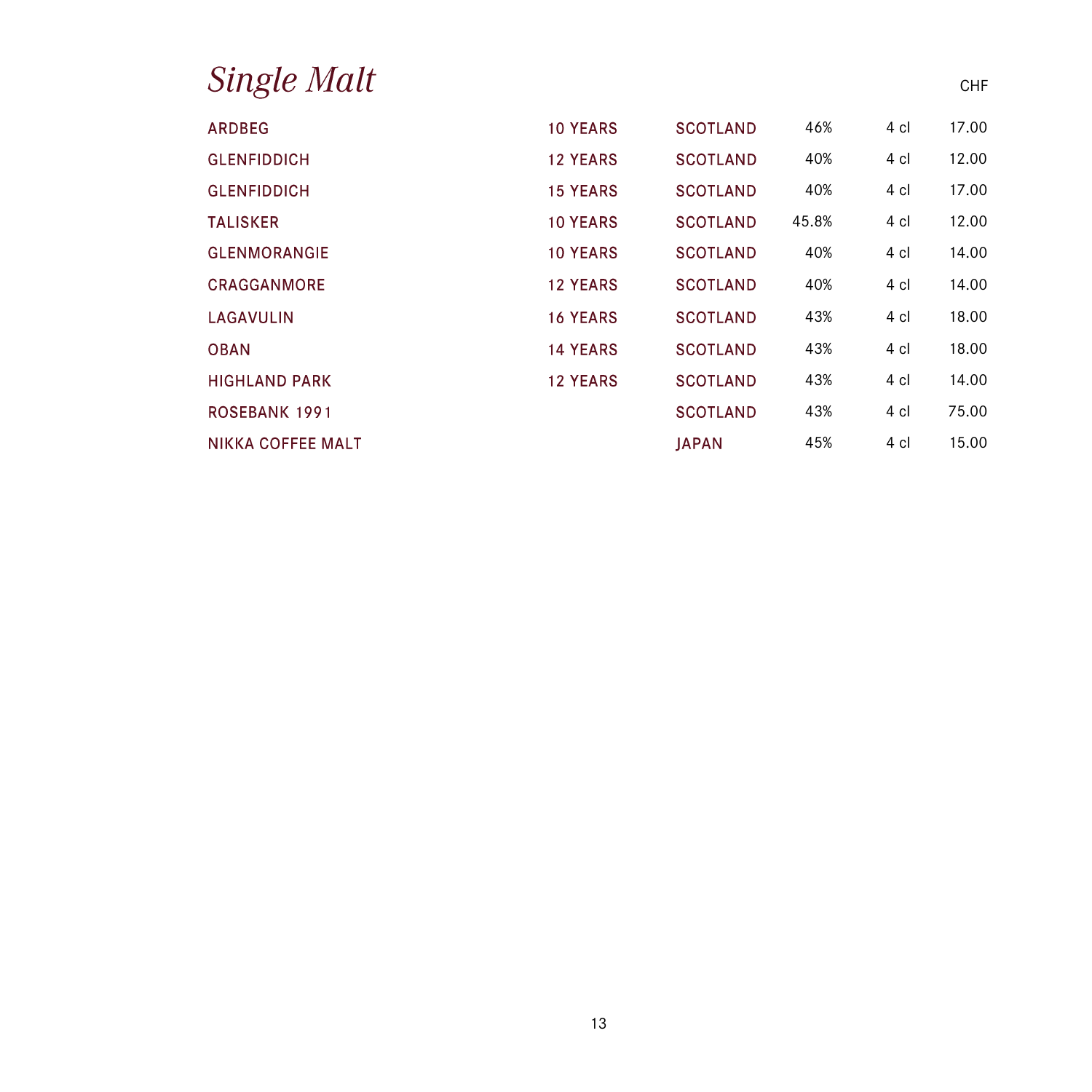| 'h)um                            |       |      | <b>CHF</b> |
|----------------------------------|-------|------|------------|
| <b>BACCARDI</b>                  | 37.5% | 4 cl | 8.00       |
| <b>DIPLOMATICO 12 YEARS</b>      | 40%   | 4 cl | 12.00      |
| <b>CORUBA 25 YEARS</b>           | 40%   | 4 cl | 12.00      |
| <b>ZACAPA CENTENARIO 23 AÑOS</b> | 43%   | 4 cl | 14.00      |
| <b>ZACAPA XO</b>                 | 43%   | 4 cl | 24.00      |
| <b>HAVANA CLUB 3 AÑOS</b>        | 40%   | 4 cl | 9.00       |
| <b>HAVANA CLUB 7AÑOS</b>         | 40%   | 4 cl | 11.00      |
| <b>HAVANA CLUB MAXIMO</b>        | 40%   | 2 cl | 150.00     |
| <b>OPHTIMUS 15 YEARS</b>         | 38%   | 4 cl | 18.00      |
| <b>OPHTIMUS 18 YEARS</b>         | 38%   | 4 cl | 18.00      |
| J.M XO                           | 45%   | 4 cl | 15.00      |
| TROIS RIVIÈRES BLANC             | 50%   | 4 cl | 13.00      |
| <b>TROIS RIVIÈRES 5AÑOS</b>      | 42%   | 4 cl | 16.00      |

| Vodka                     |     |      | <b>CHF</b> |
|---------------------------|-----|------|------------|
| <b>BELVEDERE PURE</b>     | 40% | 4 cl | 12.00      |
| <b>GREY GOOSE</b>         | 40% | 4 cl | 13.00      |
| RUSSIAN STANDARD PLATINUM | 40% | 4 cl | 9.00       |